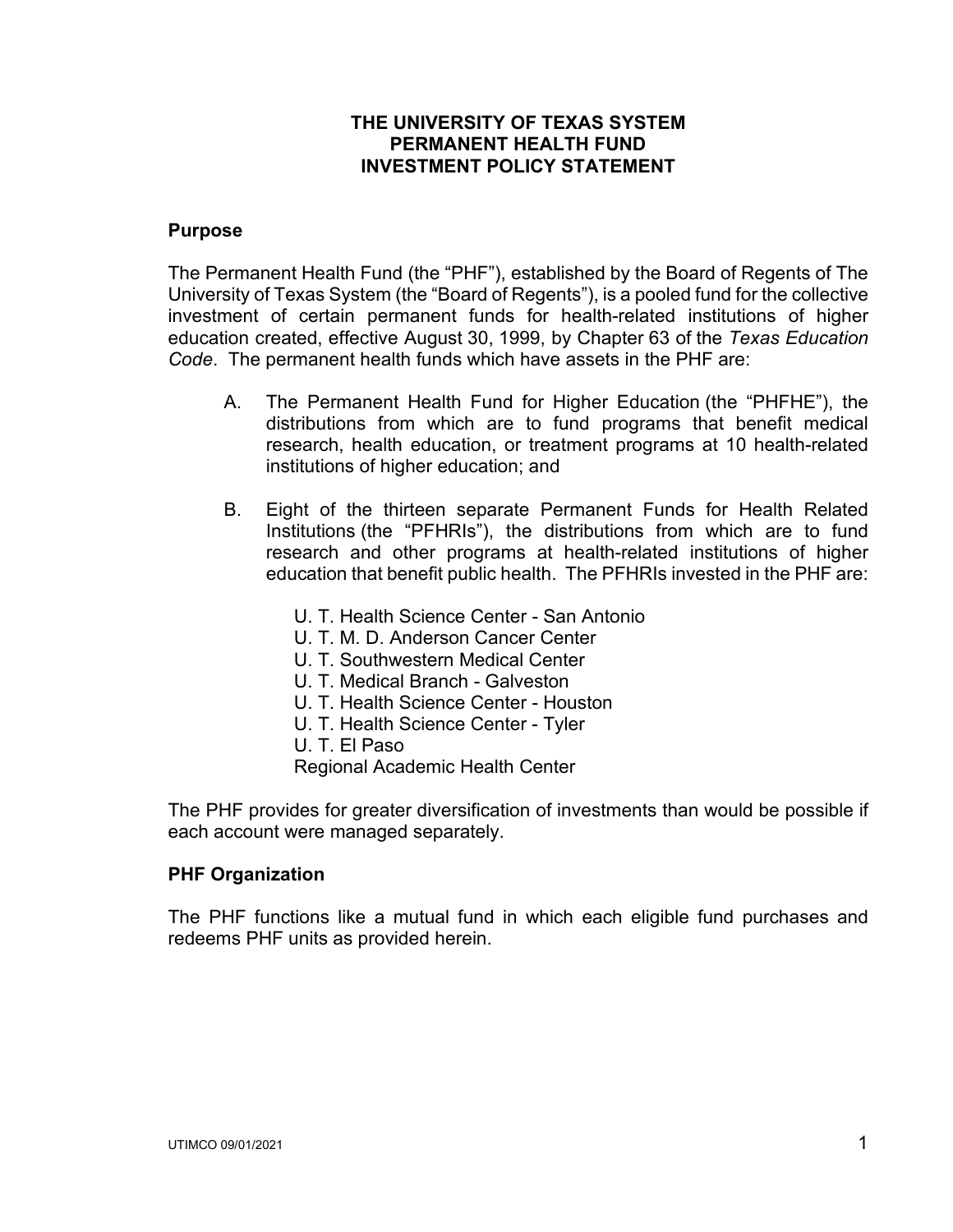# **PHF Management**

Chapter 63 of the *Texas Education Code* designates: a) the Board of Regents as the administrator for the PHFHE and b) the governing board of an institution for which a PFHRI fund is established as the administrator for its own PFHRI, or if the governing board so elects, the Comptroller of Public Accounts (State Comptroller). It permits the State Comptroller, in turn, to contract with the governing board of any institution that is eligible to receive a grant under Chapter 63. Pursuant to the foregoing and an Investment Management Services Agreement between the Board of Regents and the State Comptroller, the Board of Regents is the administrator responsible for managing the PHF. Chapter 63 further states that the Board of Regents may manage and invest the PHF in the same manner as the Board of Regents manages and invests other permanent endowments. It also requires that the administrator invest the funds in a manner that preserves the purchasing power of the funds' assets and distributions. It further requires that the administrator make distributions in a manner consistent with the administrator's policies and procedures for making distributions to the beneficiaries of its own endowments in the case of the PHFHE or the funds themselves in the case of the PFHRI funds.

Article VII, Section 11b of the Texas Constitution authorizes the Board of Regents, subject to procedures and restrictions it establishes, to invest the Permanent University Fund (the "PUF") in any kind of investment and in amounts it considers appropriate, provided that it adheres to the prudent investor standard. This standard provides that the Board of Regents, in making investments, may acquire, exchange, sell, supervise, manage, or retain, through procedures and subject to restrictions it establishes and in amounts it considers appropriate, any kind of investment that prudent investors, exercising reasonable care, skill, and caution, would acquire or retain in light of the purposes, terms, distribution requirements, and other circumstances of the fund then prevailing, taking into consideration the investment of all the assets of the fund rather than a single investment. Pursuant to Chapter 63 of the *Texas Education Code*, the Board of Regents has elected the PUF prudent investor standard to govern its management of the PHF.

Ultimate fiduciary responsibility for the PHF rests with the Board of Regents. Section 66.08, *Texas Education Code*, as amended, authorizes the Board of Regents, subject to certain conditions, to enter into a contract with a nonprofit corporation to invest funds under the control and management of the Board of Regents.

Pursuant to an Investment Management Services Agreement between the Board of Regents and The University of Texas/Texas A&M Investment Management Company ("UTIMCO"), the PHF shall be managed by UTIMCO which shall: a) recommend investment policy for the PHF; b) recommend specific Asset Class allocation targets, ranges, and performance benchmarks consistent with PHF objectives; and c) monitor PHF performance against PHF objectives. UTIMCO shall invest the PHF assets in conformity with this Policy Statement. All changes to this Policy Statement or the exhibits to this Policy Statement, including changes to Asset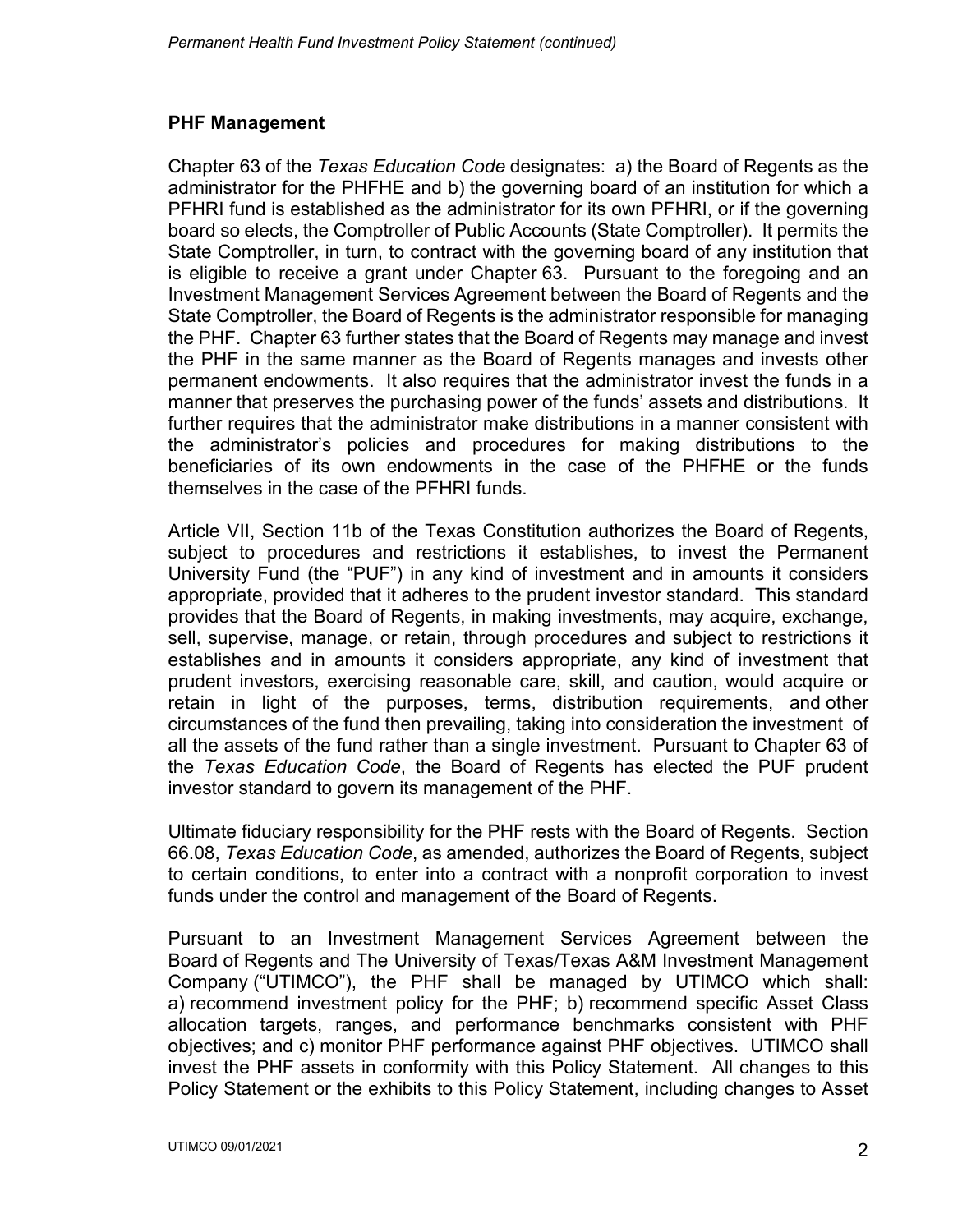Class allocation targets, ranges and performance benchmarks, are subject to approval by the Board of Regents.

### **PHF Administration**

UTIMCO shall employ an administrative staff to ensure that all transaction and accounting records are complete and prepared on a timely basis. Internal controls shall be emphasized so as to provide for responsible separation of duties and adequacy of an audit trail. Custody of PHF assets shall comply with applicable law and be structured so as to provide essential safekeeping and trading efficiency.

## **Funds Eligible to Purchase PHF Units**

No fund shall be eligible to purchase units of the PHF unless it is a permanent health fund established pursuant to Chapter 63 of the *Texas Education Code*, under the control, with full discretion as to investments, of the Board of Regents.

Any fund whose governing instrument contains provisions which conflict with this Policy Statement, whether initially or as a result of amendments to either document, shall not be eligible to purchase or hold units of the PHF.

### **PHF Investment Objectives**

The primary investment objective shall be to maximize investment returns within the risk parameters specified in this Policy Statement without regard to the distribution rate. Investment returns are expressed net of all investment-related expenses. Additional expenses include U. T. System administrative fees charged to the fund. The PHF's success in meeting its objectives depends upon its ability to generate high returns in periods of low inflation that will offset lower returns generated in years when the capital markets underperform the rate of inflation.

#### **Asset Allocation and Policy**

PHF assets shall be allocated among the following investments:

- A. Cash and Cash Equivalents Cash and Cash Equivalents has the same meaning as given to the term "Cash" in the Liquidity Policy.
- B. U. T. System General Endowment Fund (GEF) See Exhibit B for the current GEF allocation, which is subject to changes by the Board of Regents. Upon any change to the GEF asset allocation, Exhibit B shall be revised accordingly.

In the event that actual Cash and Cash Equivalents positions move outside the range indicated in Exhibit A due to market forces that shift relative valuations, UTIMCO staff will immediately report this situation to the UTIMCO Board Chairman and take steps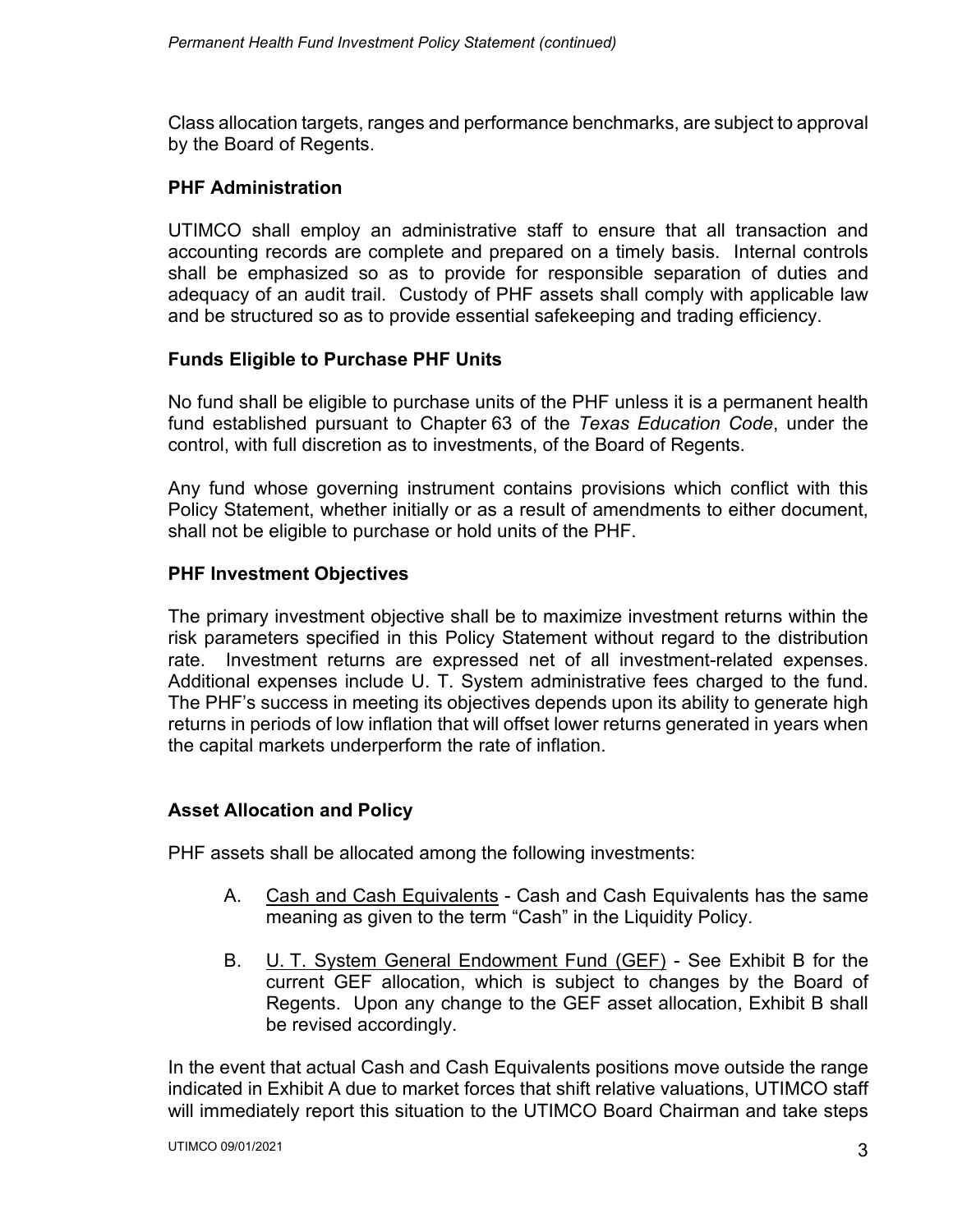to rebalance the Cash and Cash Equivalents positions back within the policy range in an orderly manner as soon as practicable. Extenuating circumstances that could cause immediate rebalancing to be irrational and detrimental to the interest of the PHF asset values could warrant requesting approval of the UTIMCO Board Chairman to waive immediate remedial action.

### **Performance Measurement**

The investment performance of the PHF will be measured by the PHF's custodian, an unaffiliated organization, with recognized expertise in this field and reporting responsibility to the UTIMCO Board, and compared against the stated Policy Benchmarks of the PHF, as indicated in Exhibits A and B (incorporating the impact of internal derivative positions) and reported to the UTIMCO Board and the Board of Regents at least quarterly. Monthly performance data and net asset values will be available on the UTIMCO website within a reasonable time after each month end.

### **Investment Guidelines**

The PHF must be invested at all times in strict compliance with applicable law. Investment guidelines for the U. T. System GEF shall be as stated in the GEF Investment Policy Statement.

### **PHF Distributions**

The PHF shall balance the needs and interests of present beneficiaries with those of the future. PHF spending policy objectives shall be to:

- A. provide a predictable, stable stream of distributions over time;
- B. ensure that the inflation adjusted value of distributions is maintained over the long term; and
- C. ensure that the inflation adjusted value of PHF assets after distributions is maintained over the long term.

The goal is for the PHF's average spending rate over time not to exceed the PHF's average annual investment return after inflation and expense ratio in order to preserve the purchasing power of PHF distributions and underlying assets.

The Board of Regents will designate a per unit distribution amount annually.

Distributions from the PHF to the unit holders shall be made quarterly as soon as practicable on or after the last business day of November, February, May, and August of each fiscal year.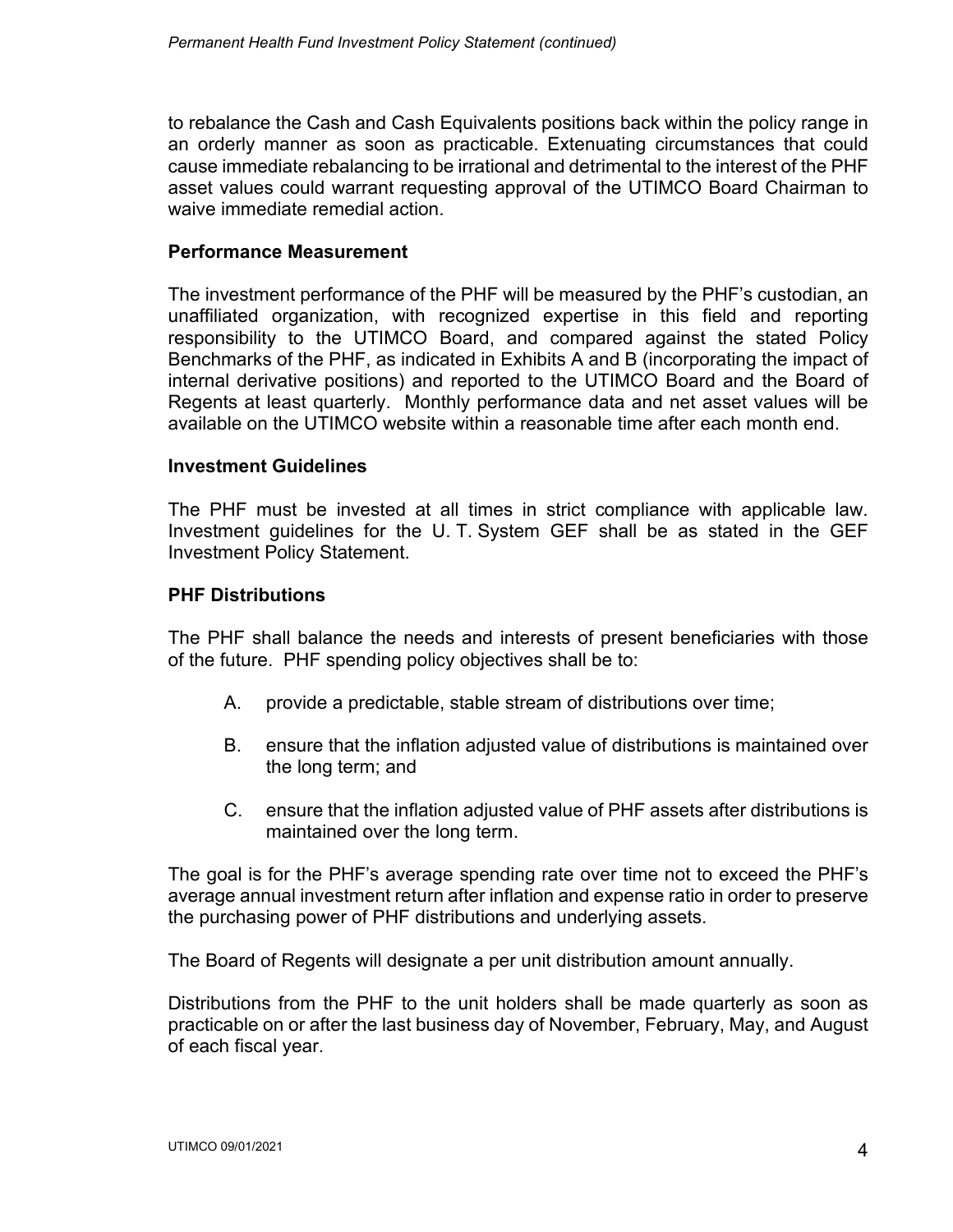# **PHF Accounting**

The fiscal year of the PHF shall begin on September 1st and end on August 31st. Market value of the PHF shall be maintained on an accrual basis in compliance with Generally Accepted Accounting Principles ("GAAP"), Governmental Accounting Standards Board Statements, industry guidelines, or state statutes, whichever is applicable. Significant asset write-offs or write-downs shall be approved by UTIMCO's Chief Investment Officer and reported to the UTIMCO Board. Assets deemed to be "other than temporarily impaired" as defined by GAAP shall be written off and reported to UTIMCO's Chief Investment Officer and the UTIMCO Board when material. The PHF's financial statements shall be audited each year by an independent accounting firm selected by the Board of Regents.

# **Valuation of Assets**

As of the close of business on the last business day of each month, UTIMCO shall determine the fair market value of all PHF net assets and the net asset value per unit of the PHF. Valuation of PHF assets shall be based on the books and records of the custodian for the valuation date. The final determination of PHF net assets for a month end close shall normally be completed within eight business days but determination may be longer under certain circumstances.

The fair market value of the PHF's net assets shall include all related receivables and payables of the PHF on the valuation date and the value of each unit thereof shall be its proportionate part of such net value. Such valuation shall be final and conclusive.

## **Compliance**

Compliance with this Policy will be monitored by UTIMCO's Chief Compliance Officer. UTIMCO's Chief Executive Officer, the UTIMCO Board, and the UTIMCO Audit & Ethics Committee will receive regular reports on UTIMCO's compliance with this Policy. All material instances of noncompliance, as determined by UTIMCO's Chief Compliance Officer and the Chair of the UTIMCO Audit & Ethics Committee, will require an action plan proposed by UTIMCO's Chief Executive Officer and approved by the Chairman of the UTIMCO Board with timelines for bringing the non-compliant activity within this Policy.

# **Purchase of PHF Units**

Purchase of PHF units may be made on any quarterly purchase date (September 1, December 1, March 1, and June 1 of each fiscal year or the first business day subsequent thereto) upon payment of cash to the PHF or contribution of assets approved by UTIMCO's Chief Investment Officer, at the net asset value per unit of the PHF as of the most recent quarterly valuation date.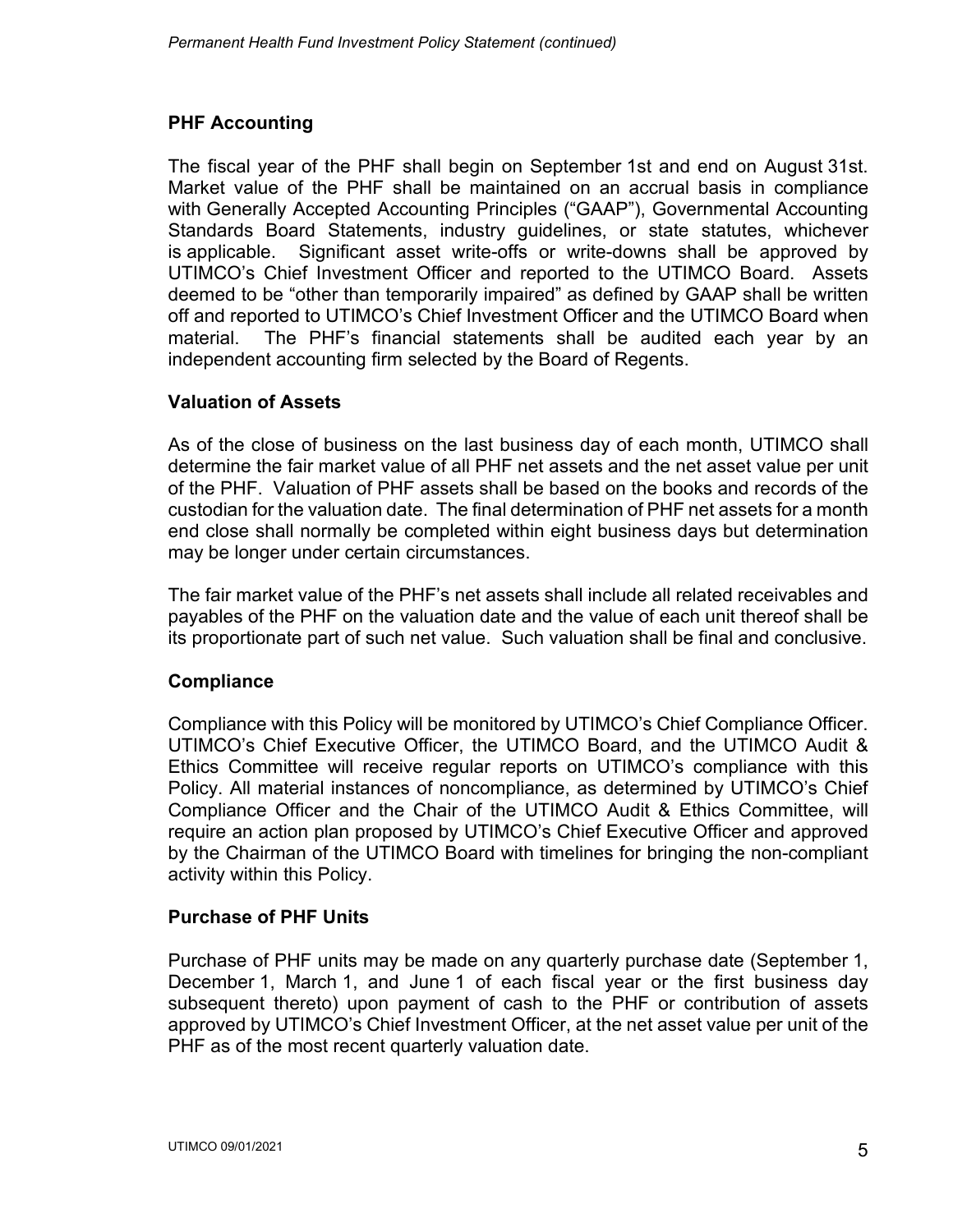Each fund whose monies are invested in the PHF shall own an undivided interest in the PHF in the proportion that the number of units invested therein bears to the total number of all units comprising the PHF.

### **Redemption of PHF Units**

Redemption of PHF units shall be paid in cash as soon as practicable after the quarterly valuation date of the PHF. If the withdrawal is greater than \$10 million, advance notice of 60 business days shall be required prior to the quarterly valuation date. If the withdrawal is for less than \$10 million, advance notice of five business days shall be required prior to the quarterly valuation date. If the aggregate amount of redemptions requested on any redemption date is equal to or greater than 5% of the PHF's net asset value, the Board of Regents may redeem the requested units in installments and on a pro rata basis over a reasonable period of time that takes into consideration the time frame to liquidate illiquid investments and the best interests of all PHF unit holders. Withdrawals from the PHF shall be at the market value price per unit determined for the period of the withdrawal.

#### **Investor Responsibility**

As a shareholder, the PHF has the right to a voice in corporate affairs consistent with those of any shareholder. These include the right and obligation to vote proxies in a manner consistent with the unique role and mission of higher education as well as for the economic benefit of the PHF. Notwithstanding the above, the UTIMCO Board shall discharge its fiduciary duties with respect to the PHF solely in the interest of PHF unit holders, in compliance with the Proxy Voting Policy then in effect, and shall not invest the PHF so as to achieve temporal benefits for any purpose including use of its economic power to advance social or political purposes.

#### **Amendment of Policy Statement**

The Board of Regents reserves the right to amend the Investment Policy Statement as it deems necessary or advisable.

## **Effective Date**

The effective date of this Policy shall be September 1, 2021.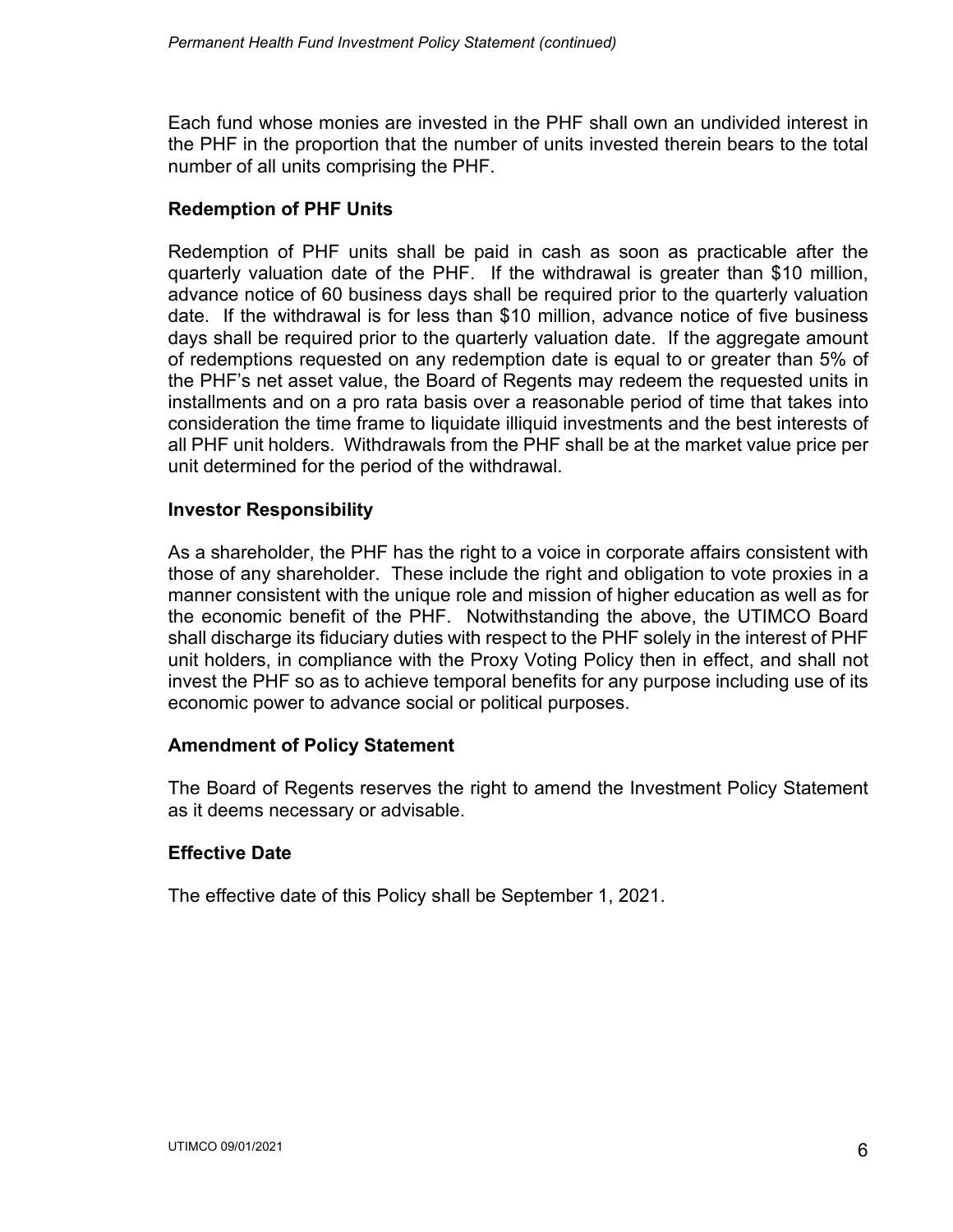# **EXHIBIT A**

### **PHF ASSET ALLOCATION**

## **POLICY TARGETS, RANGES AND PERFORMANCE OBJECTIVES EFFECTIVE DATE SEPTEMBER 1, 2008**

|                            | <b>Neutral</b><br><b>Allocation</b> | Range | <b>Benchmark Return</b>                 |
|----------------------------|-------------------------------------|-------|-----------------------------------------|
| <b>GEF Commingled Fund</b> | 100.0%                              |       | 95% - 100%   Endowment Policy Portfolio |
| Cash and Cash Equivalents  | $0.0\%$                             |       | $-1\% - 5\%$   90 day T-Bills           |
| Unencumbered Cash          |                                     |       |                                         |
| Temporary Cash Imbalance*  |                                     |       |                                         |
| Net non-trading receivable |                                     |       |                                         |

The endowment policy portfolio is the sum of the neutrally weighted benchmark returns for the GEF.

\*3 trading days or less